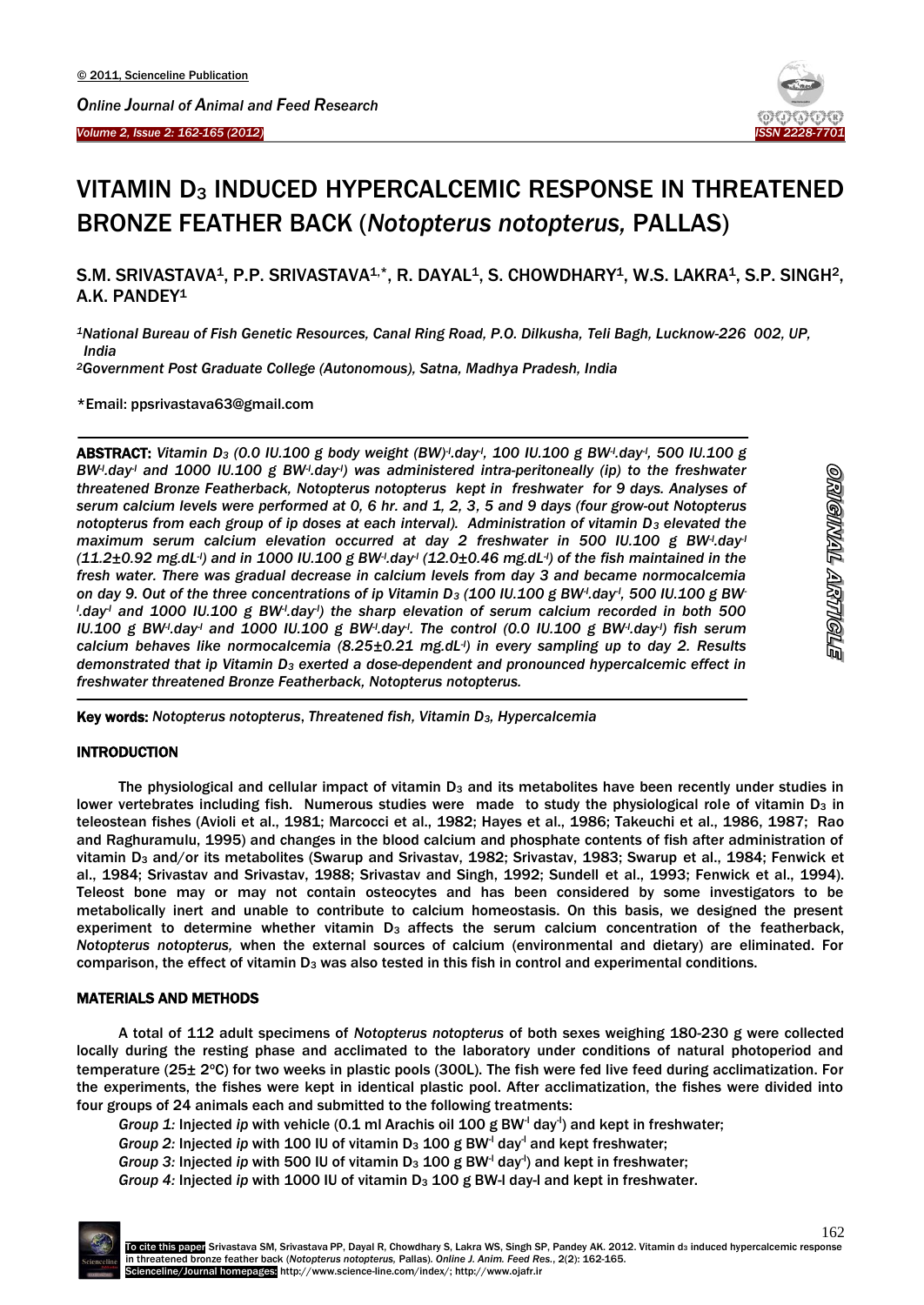Vitamin D<sub>3</sub> (Arachitol, duphar - Interfran), administered to groups 2, 3 and 4 was dissolved in Arachis oil. The fish were not fed 24 h before and during the experiment. Blood samples were taken by sectioning the caudal peduncle 4 h after the injection on days 0, 6 hr, 1, 2, 3, 5 and 9 after treatment. The sera were separated and analyzed for calcium level according to the method of Trinder (1960). Data are reported for four specimens and the DMRT was used to determine statistical significance.

#### RESULTS

#### Group -1

The serum calcium levels exhibited almost no change throughout the experiment (Table 1, Figure 1). No change was observed in serum calcium level on day 0.0, 6 hr, day 1 following vitamin D<sub>3</sub> treatment. After 3rd day the insignificant increase was recorded on day 5 and 9 (P>0.05).

#### Group -2

The serum calcium levels of vitamin D $_3$  (100 IU of vitamin D $_3$  100 g BW $^\mathsf{l}$  . day $^\mathsf{l}$ ) decreased progressively from day 1 to day 2 (Table 1, Figure 1), and decrease thereafter from day 2 to the end of the experiment. The serum calcium level decrease progressively from day 2 until day 9 (P>0.05).

#### Group -3

The serum calcium level of vitamin D<sub>3</sub> (500 IU of vitamin D<sub>3</sub> 100 g . BW<sup>-I</sup> day<sup>-I</sup>) was moderately increased on day 1, and progressively increases till day 2 (Figure 1). The level decreased progressively from day 2 to day 9. The levels exhibited a significant increase from the control and remain above than the control until day 9 (Table 1, Figure 1).

# Group -4

The serum calcium level of vitamin D<sub>3</sub> (1000 IU of vitamin D<sub>3</sub> 100 g BW<sup>-I</sup> . day<sup>-I</sup>) was highly elevated on day 2 increased on day 1, and progressively increase till day 2 (Figure 1). The level decreased progressively from day 2 to day 9. The levels exhibited a significant increase from the 100 IU and 500 IU treatment and remain above than the control until day 9 (Table 1, Figure 1).

| Table 1 - Serum calcium level in Notopterus notopterus                                                                                  |                |                |                           |                             |                             |                             |
|-----------------------------------------------------------------------------------------------------------------------------------------|----------------|----------------|---------------------------|-----------------------------|-----------------------------|-----------------------------|
| <b>Concentrations</b><br>of calcium                                                                                                     | <b>Time</b>    |                |                           |                             |                             |                             |
|                                                                                                                                         | 6hr            | 1 day          | 2 day                     | 3 day                       | 5 day                       | 9 day                       |
| Control                                                                                                                                 | $8.1 + 0.11$   | $8.2 + 0.21$   | $8.2 + 0.21$ <sup>a</sup> | $8.4 \pm 0.18$ <sup>b</sup> | $8.4 \pm 0.43^b$            | $8.6 \pm 0.22$ <sup>b</sup> |
| <b>100 IU</b>                                                                                                                           | $9.3 \pm 0.08$ | $9.6 + 0.23$   | $10+0.14b$                | $9.8 \pm 0.17$ <sup>b</sup> | $9.3 + 0.19b$               | $8.6 \pm 0.10^a$            |
| 500 IU                                                                                                                                  | $9.3 + 0.07$   | $9.7 + 0.21$   | $11.2 + 0.92b$            | $10.1 + 0.56$ <sup>b</sup>  | $9.8 \pm 0.72$ <sup>b</sup> | $9.1 \pm 0.09^a$            |
| <b>1000 IU</b>                                                                                                                          | $9.4 \pm 0.41$ | $9.7 \pm 0.27$ | $12+0.46b$                | $10.3 + 0.13$ <sup>a</sup>  | $9.8 \pm 0.17$ <sup>a</sup> | $9.6 \pm 0.23$ <sup>a</sup> |
| Means in a row having the same letter superscript are not significantly different at (p < 0.05) by ANOVA and Duncan multiple range test |                |                |                           |                             |                             |                             |



# Hypercalcemic response of Vitamin  $D_3$ in Notopterus notopterus

163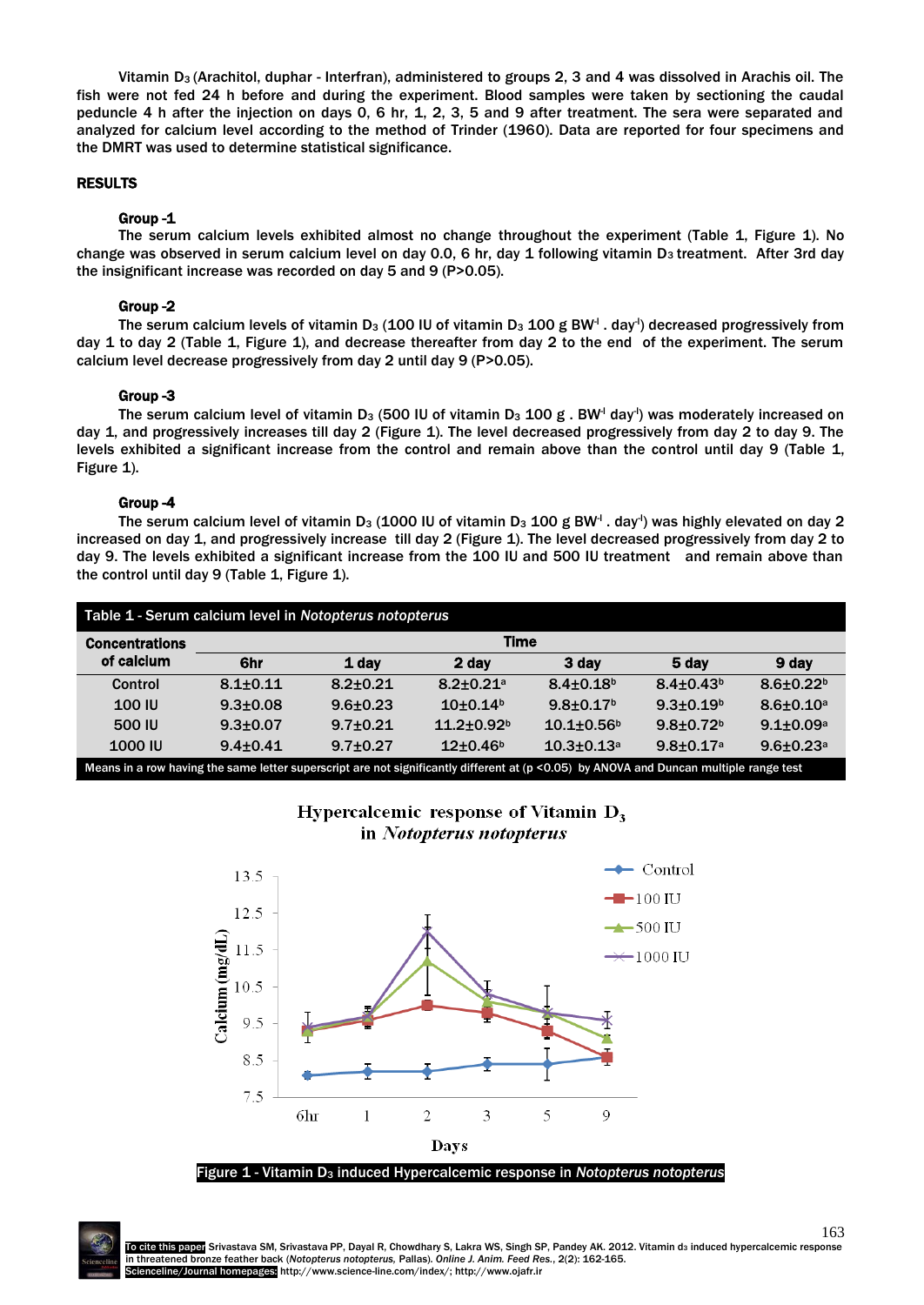# **DISCUSSION**

In *N. notopterus* vitamin D<sub>3</sub> acted as an inducer of hypercalcemia when the fish were kept in freshwater. Earlier investigators working on sharks, rays and cyclostomes (Urist, 1962) and on lungfish (Urist et al., 1972) have reported that administration of vitamin D<sub>3</sub> fails to affect blood calcium contents. Lopez et al. (1977) injected 1,25 (OH)2D<sup>3</sup> into *Anguilla anguilla* and found that the plasma calcium concentrations were not affected by the administration of the metabolite. Mac Intyre et al. (1976) noticed among eels treated with 1,25 (OH)<sub>2</sub>D<sub>3</sub> but no change in calcium levels. The observed hypercalcemic effects of vitamin D<sup>3</sup> in *N. notopterus* are in good agreement with earlier reports of similar responses after vitamin D and/or maintenance of the fish in a freshwater environment (Swarup and Srivastav, 1982; Srivastav, 1983; Swarup et al., 1984; Fenwick et al., 1984; Srivastav and Srivastav, 1988; Srivastav and Singh, 1992). The present study also agrees with the reports of other investigators who have noticed hypercalcemia (Swarup et al., 1984; Fenwick et al., 1984; Srivastav and Srivastav, 1988) after administration of 1,25 (OH)2D3. A pronounced hypercalcemia has also been recorded after injecting the American eel *Anguilla rostrata* with calcium chloride solution (Fenwick et al., 1991). These studies support the hypercalcemia observed here in *N. notopterus* maintained in freshwater. In the present study vitamin D<sup>3</sup> treatment resulted in hypercalcemia a fact possibly explained by increased resorption of bone and/or mobilization of calcium from soft tissues.

There was a decline in the serum calcium level of *N. notopterus* maintained in freshwater. Wendelaar Bonga et al. (1984) also noticed significant hypocalcemia in tilapia after 5 days of transfer to a low-calcium environment, which they attributed to the increased efflux of this ion through the gill. The hypocalcemia observed in *N. notopterus*  maintained in freshwater also confirms data reported by Wendelaar Bonga and van der Meij (1981) who noticed increased permeability at low-ambient  $Ca^{2+}$ . The low-ambient  $Ca^{2+}$  the increased water uptake may increase urine production which leads to extra  $Ca^{2+}$  loss from the body (Fenwick, 1981).

In D<sup>3</sup> injected *N. notopterus* kept freshwater, the serum calcium level was increased up to day 2 and was slightly reducing up to last day. This restoration of plasma calcium is most probably mediated by an enhanced production of prolactin, as previously suggested by Wendelaar Bonga et al. (1984). Flik et al. (1986) reported, prolactin stimulates  $Ca^{2+}$  uptake from the water in tilapia. In the present study, there was calcium available to the featherback from the surrounding medium; therefore, the restoration of calcium can be attributed to water source, bone demineralization and increased mobilization from soft tissues.

## ACKNOWLEDGEMENTS

Authors are grateful to the Director, NBFGR, Lucknow and Principal, Government Post-Graduate College (Autonomous), Satna, Madhya Pradesh, India for providing working facilities.

#### REFERENCES

- Avioli LV, Sonn Y, Jo D, Nahon TH, Haussler MR and Chandler JS (1981). 1, 25-dihydroxyvitamin D<sub>3</sub> in male, non-spawning female and spawning female trout. Proceedings of the Society for Experimental Biology and Medicine, 166: 291-293.
- Fenwick JC and Gilles Brasseur J (1991). Effects of Stanniectomy and experimental hypercalcemia on plasma calcium levels and calcium influx in American eels, *Anguilla rostrata* Le Sueur. General and Comparative Endocrinology, 82: 459-465.
- Fenwick JC (1981). The renal handling of calcium and renal  $Ca^{2+}(Mg^{2+})$ -activated adenosinetriphosphatase activity in freshwater and seawater-acclimated North American eels (*Anguilla rostrata* Le Sueur). Canadian Journal of Zoology, 59: 478-485.
- Fenwick JC, Davidson W and Forster ME (1994). *In vivo* calcitropic effect of some vitamin D compounds in the marine Antarctic teleost,*Pagothenia bernacchii*. Fish Physiology and Biochemistry, 12: 479-484.
- Fenwick JC, Smith K, Smith J and Flik G (1984). Effect of various vitamin D analogs on plasma calcium and phosphorus and intestinal calcium absorption in fed and unfed American eels, *Anguilla rostrata*. General and Comparative Endocrinology, 55: 398-404.
- Flik G, Fenwick JC, Kolar Z, Mayer-Gostan N and Wendelaar Bonga SE (1986). Effects of ovine prolactin on calcium uptake and distribution in the freshwater chichlid teleost, *Oreochromis mossambicus*. American Journal of Physiology, 250: 161-166.
- Hayes ME, Guilland-Cumming DF, Russell, RGG and Henderson IW (1986). Metabolism of 25 hydroxycholecalciferol in a teleost fish, the rainbow trout (*Salmo gairdneri*). General and Comparative Endocrinology, 64: 143-150.
- Lopez E, Peignoux-Deville J, Lallier F,Colston KW and MacIntyre I (1977). Response of bone metabolism in the eel *Anguilla anguilla* to injections of 1,25-di-hydroxyvitamin D. Calcified Tissue Research, 22 (Suppl): 19-23.
- Mac Intyre I, Colston KW, Evans IMA,Lopez E, Macauley SJ, Peignoux-Deville J, Spanos E and Szelke M (1976). Regulation of vitamin D: an evolutionary view. Clinical Endocrinology, 5 (Suppl): 85-95.
- Marcocci C, Freake HC, Iwaski J, Lopez E and MacIntyre I (1982). Demonstration and organ binding of the 1,25-dihydroxyvita-min D3-binding protein in fish (*A. anguilla*). Endocrinology, 110: 1347-1351.